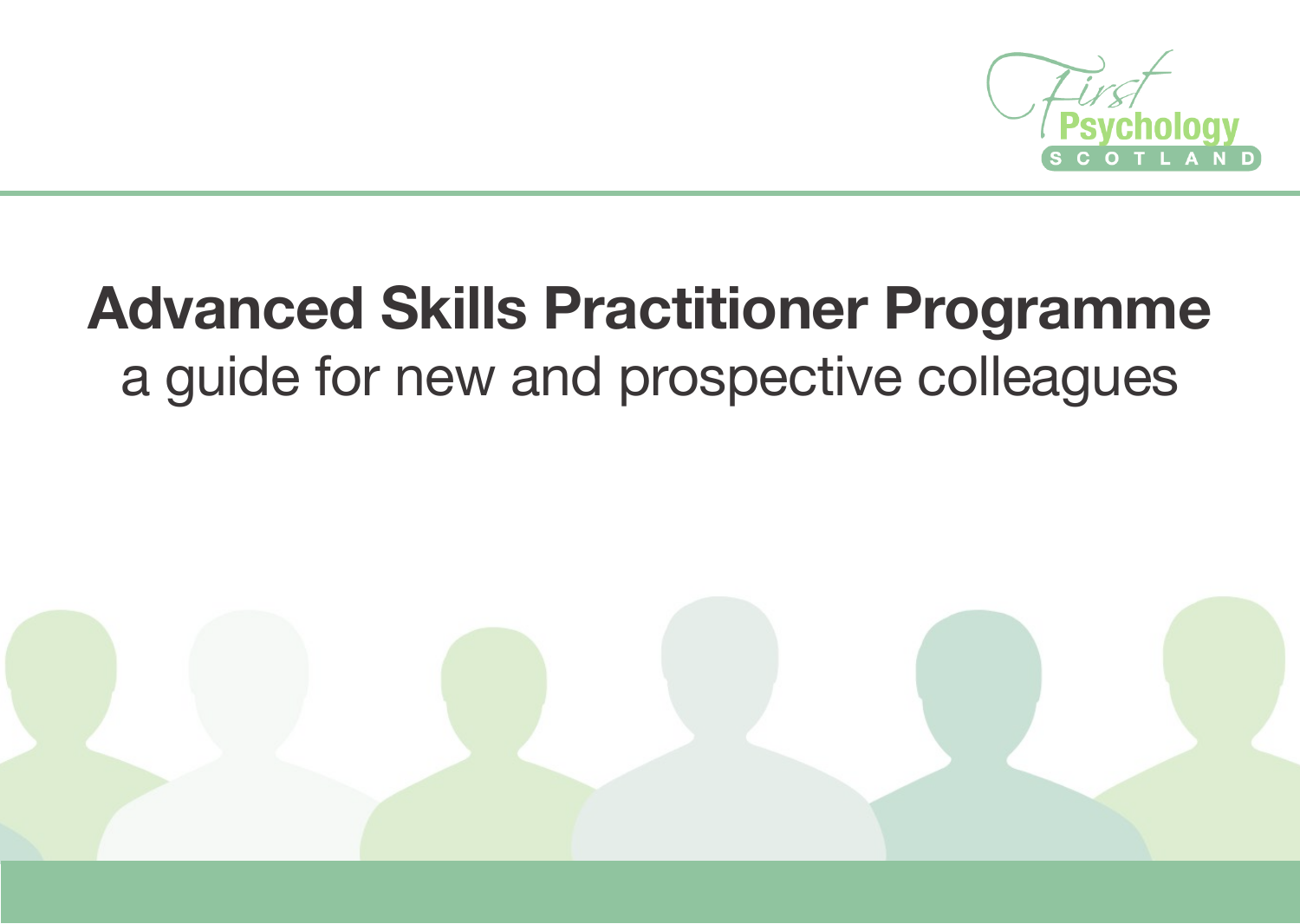

## **Advanced Skills Practitioner Programme - A Guide For New And Prospective Colleagues**

## **Who are we?**

First Psychology Scotland is a unique and specialist independent provider of psychological therapies and counselling in Scotland. With ten bespoke therapy centres located throughout the country as well as an established online portal, we deliver services to individuals and organisations. We work with over 100 practitioners from a range of backgrounds including applied psychology, counselling, psychotherapy, CBT, and coaching.

## **What is the ASP programme?**

This one or two year programme is designed to provide a supportive and developmentally focused experience for those currently undergoing doctoral training in an applied psychology profession or those recently qualified in the counselling, psychotherapy, and CBT fields. It provides the opportunity to engage with clinical practice in the independent sector, alongside an experienced team of practitioners and support staff.



## **What will it involve?**

Practitioners work for four clinics per week seeing between ten and 12 clients during this period. There will be opportunities to work with adult clients, as well as couples and young people/children (depending on your experience). Clients will be mainly selfreferred with some referred from organisations and businesses. Some online work may be required. As part of the role, practitioners will also be given the opportunity to engage with a development project, on a topic of clinical relevance.

## **The programme structure**

#### **Working pattern**

The role is for two days per week (16 hours). Normally this will be one morning/afternoon and afternoon/evening in the week. Saturday clinics may be required. Precise times/days for working will be agreed in advance with successful candidates.

#### **Supervision and support**

There will be weekly, one-to-one supervision supplemented with a monthly, facilitated peer supervision group for all practitioners which will take place online. There will also be an experienced counselling psychologist acting as line manager/ mentor who will offer guidance and support. An



additional and bespoke programme of CPD and training is also provided to enhance skills and support professional development/career planning for those on the programme.

#### **Salary and holidays**

The role is salaried (reviewed yearly) and appointees will be eligible for 28 days' (*pro rata*) paid holidays and may also join the First Psychology Pension Scheme.

#### **Location**

The ASP programme is based in our centres in Glasgow, Edinburgh, Aberdeen, Dundee, Perth, Inverness and the Scottish Borders, also online.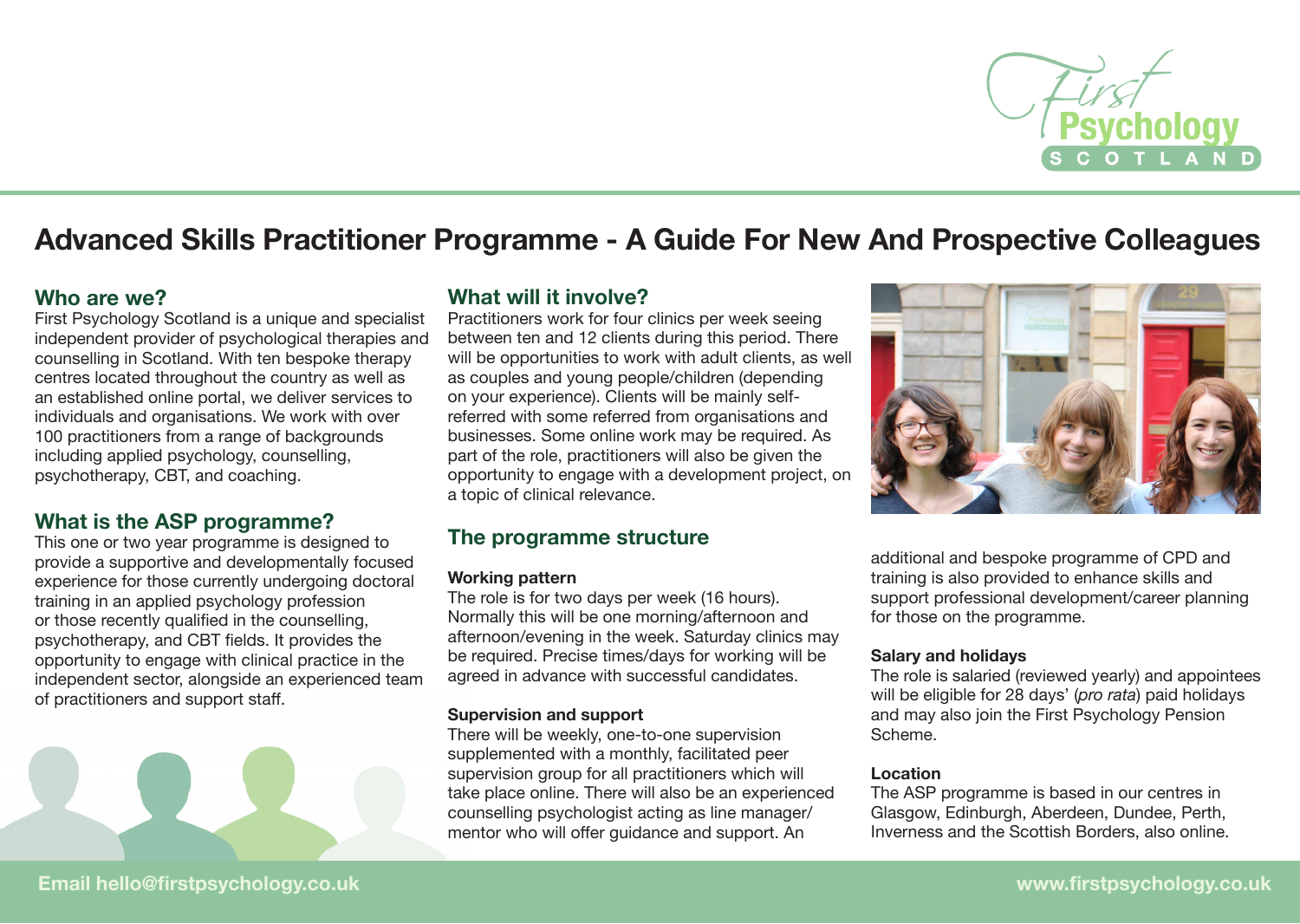

## **Who should apply?**

- Applied psychology trainees who have successfully completed stage-one of their doctoral training, with a minimum of 150 hours of therapeutic practice
- Students who are registered on the BPS qualification in counselling psychology or another applied psychology route
- Recently qualified counsellors/psychotherapists or CBT therapists with 150 hours of clinical practice

We are looking for practitioners with the following competencies:

- Highly developed clinical skills in one or more models of therapy
- An ability to understand and 'formulate' a client's presentation and needs, and to develop an effective approach to meeting these
- An ability to work independently but also within a dynamic team and as part of an organisation
- Highly developed personal management and communication skills, including effective use of IT
- Flexibility and adaptability in approach, with an advanced ability to learn and develop new skills and understandings
- A mature and highly professional approach in working with clients

## **What's in it for you?**

- A chance to work within a leading specialist provider of therapy, learning on the job within a multi-profession environment
- An opportunity to undertake a supported programme of CPD and learning in addition to building clinical experience
- A paid opportunity to do what you love!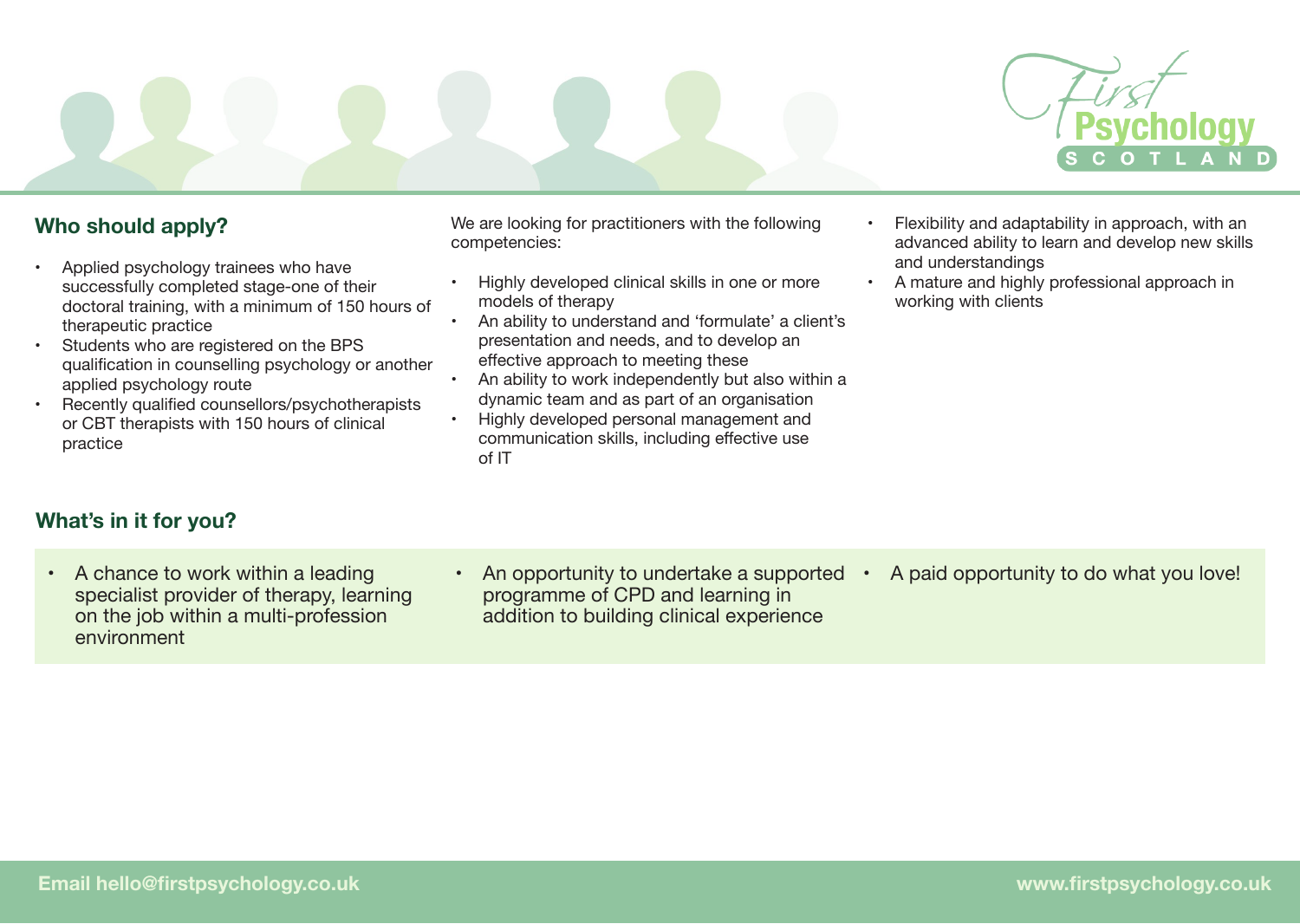

## **What previous ASPs say about their experience**

Working at First Psychology in the final year of training had a tremendously positive impact on my development as a psychologist. Not only through learning how to manage my own caseload, client logs, therapeutic resources, and clinical projects, but most significantly through the development of my own personal identity as a psychologist.  $'' - 9 - 9 - 10$ 

" I really enjoyed my time as an ASP - I felt supported, welcomed, and appreciated every step of the way. In terms of the programme, the highlights for me were the group supervision meetings and the opportunity to meet the other ASPs. The other major benefit of working with FP has always been the extremely efficient and helpful team. There is a genuinely supportive and open atmosphere in FP and a real sense of transparency and fairness.

" I was able to build upon my skill set and knowledge base while 'testing the waters' of private practice. First Psychology provided excellent support and guidance via formal supervision groups and informal email support. Having the reassurance that someone was there to assist and answer any question or query, regardless of how insignificant you felt it might be, was incredible. "

Overall, it was a challenging but hugely beneficial and educational experience. The ASP programme allowed me to have both fellow ASPs and other FP colleagues present to support me through the transition from student to counsellor. The experience allowed me to develop as a practitioner, focus on my clients and learn the ropes of private practice knowing that I was supported both professionally and personally with any issues that arose. ", "